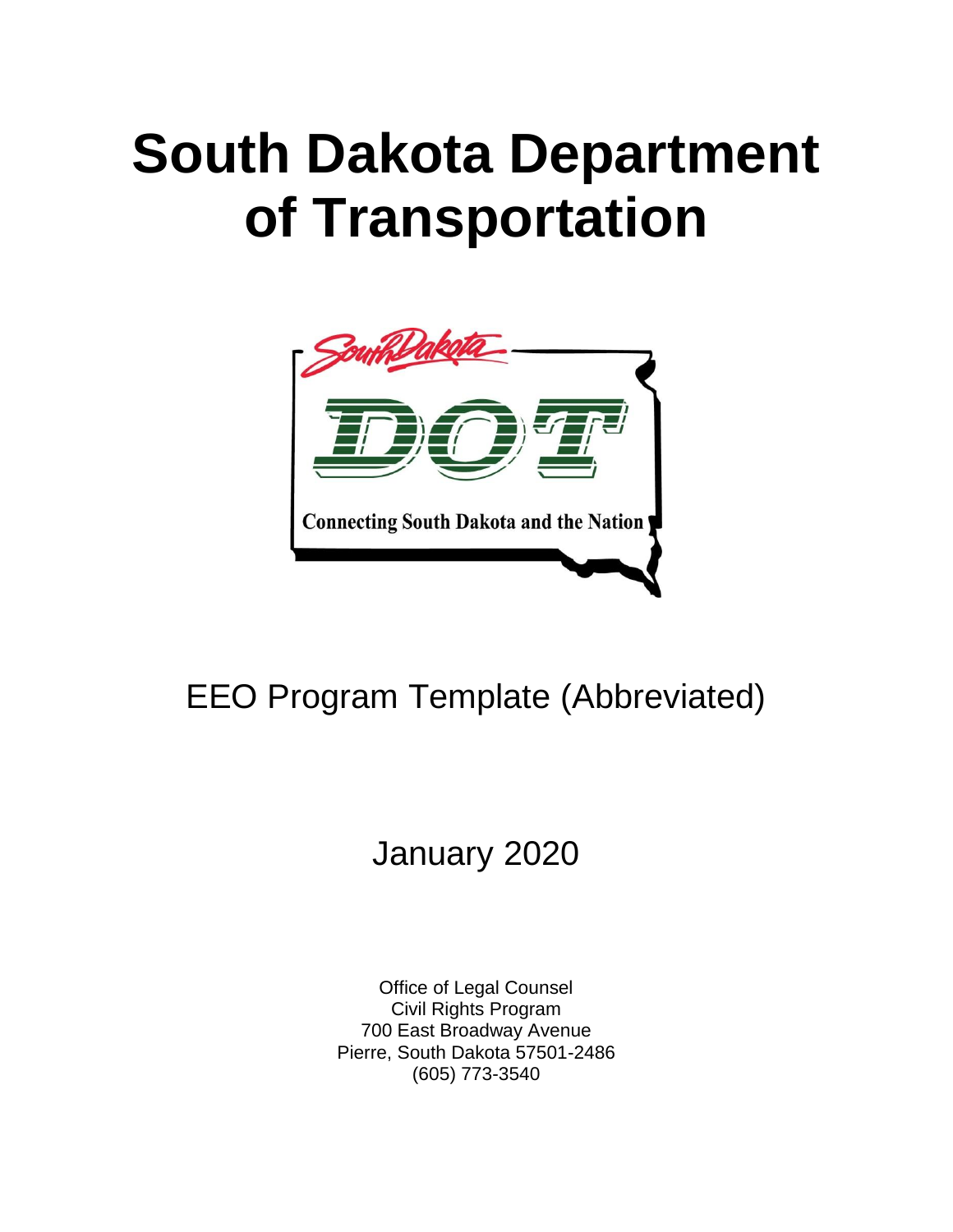In accordance with circular FTA C 4702.1B each recipient who has 50 to 99 transit-related employees, and; requests or receives capital or operating assistance in excess of 1 million in the previous Federal fiscal year, or requests or receives planning assistance in excess of \$250,000 in the previous Federal fiscal year is required to submit an EEO Program. FTA requires an EEO Program be submitted every three years, as part of your Title VI review.

Below you will find a checklist for the EEO Program, as required by US-DOT Federal Transit Administration. Your EEO Program must contain each of these individual parts to be considered complete. Sample documents have been provided for your assistance. Additional samples and information found in the circular at:

[https://www.transit.dot.gov/sites/fta.dot.gov/files/docs/regulations-and-guidance/civil-rights](https://www.transit.dot.gov/sites/fta.dot.gov/files/docs/regulations-and-guidance/civil-rights-ada/56501/eeo-circular-c-47041a.pdf)[ada/56501/eeo-circular-c-47041a.pdf](https://www.transit.dot.gov/sites/fta.dot.gov/files/docs/regulations-and-guidance/civil-rights-ada/56501/eeo-circular-c-47041a.pdf)

- 1. Cover Page
	- *a. Name of sub recipient*
	- *b. EEO Program*
	- *c. Date completed*
	- *d. Contact information for EEO Officer*
- 2. Policy Statement
	- *a. See attachment A*
	- *b. Should express sub recipient's commitment to EEO for all persons regardless of race, creed, national origin, sex, or age.*
- 3. Procedure for Dissemination of Policy
	- *a. See attachment B*
	- *b. Should be established to publicize and disseminate the agency's EEO policy, as well as appropriate elements of the program, to its employees, applicants, and the general public.*
		- i. Internal: Managers and employees should be fully informed of the agency's policy.
		- ii. External: The agency should disseminate its EEO policy and programs to regular recruitment sources.
- 4. Designation of Personnel Responsibility
	- *a. See attachment C*
	- *b. Should establish the role and responsibilities of the EEO Officer*
	- *c. Notice of EEO Officer (See Attachment D)*
- 5. Assessment of Employment Practices
	- *a. See attachment E*
	- *b. Should have a detailed assessment of present employment practices to be used to identify causes of underutilization*
- 6. Monitoring and Reporting
	- *a. See attachment F*
	- *b. An effective and workable internal monitoring and reporting system should:*
		- i. Assess EEO accomplishments
		- ii. Evaluate of the EEO program during the year
		- iii. Identify areas that have failed to achieve goals
		- iv. Provide a precise and factual data base for future projections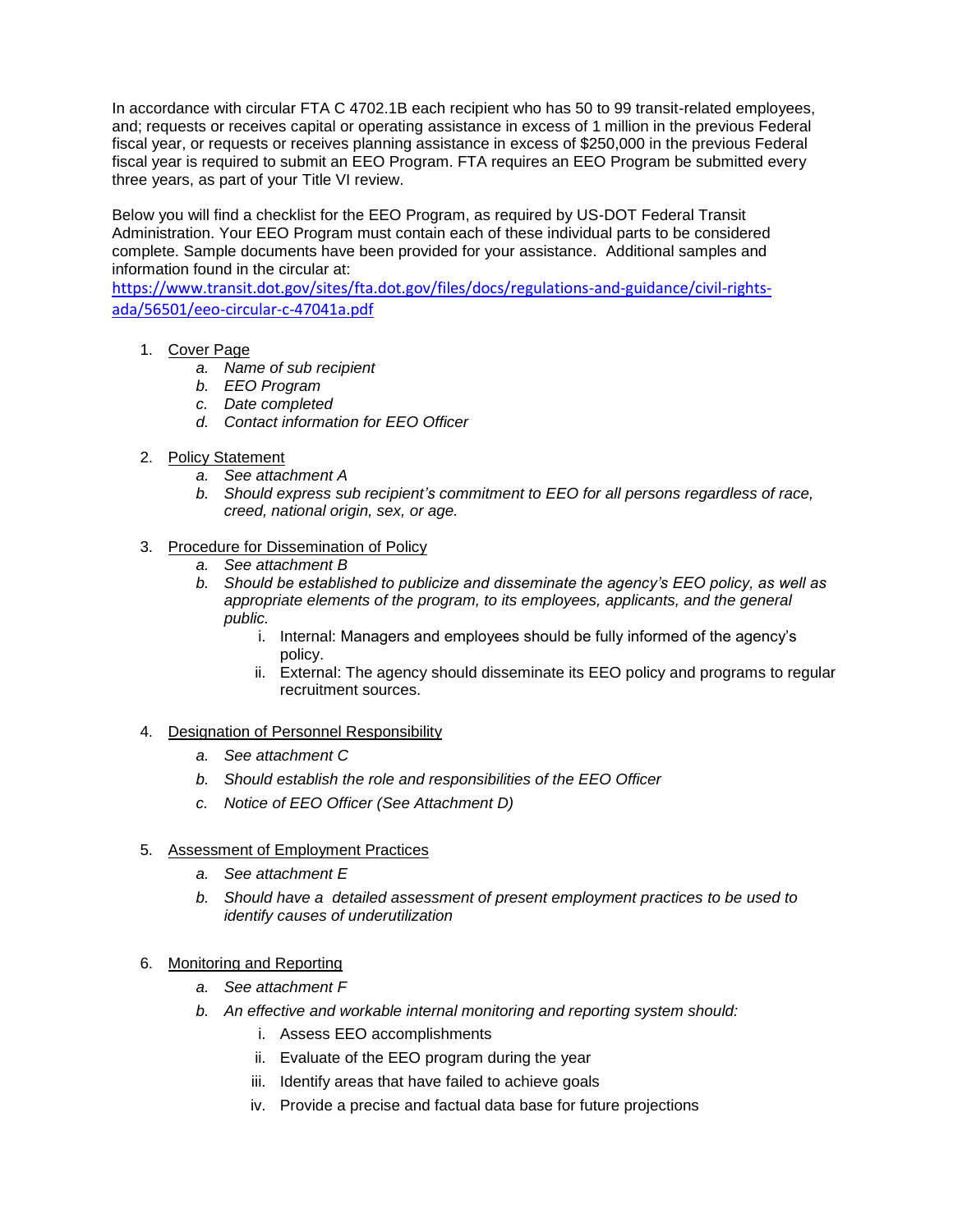# **SAMPLE EEO POLICY STATEMENT**

is an Equal Opportunity Employer. Every employee has the right to work in an environment free from all forms of discrimination. We are, therefore, committed to a policy of equal employment opportunity.

\_\_\_\_\_\_\_\_\_\_\_\_ is committed to equal opportunity employment for all persons regardless of race, color, creed, national origin, sex, age, or disability.

is committed to undertake an affirmative action program, including goals and timetables, in order to overcome the effects of past discrimination on minorities and women.

The responsibility for the implementation of the EEO program is assigned to (an agency executive).

All management personnel share in this responsibility and will be assigned specific tasks to assure compliance is achieved.

Applicants and employees have the right to file complaints alleging discrimination with the appropriate official. The set of the appropriate official.

Performance by managers, supervisors, etc., will be evaluated on the success of the EEO program the same way as their performance on other agency's goals.

\_\_\_\_\_\_\_\_\_\_\_\_ recognizes that successful achievement of EEO goals will provide benefits to the company through fuller utilization and development of previously underutilized human resources.

This Equal Employment Opportunity Policy of \_\_\_\_\_\_\_\_\_\_\_\_\_\_ shall be posted in conspicuous places within the facility, distributed to all employees, contractors, and to the persons of all advisory and policy-making groups.

Signed and dated by CEO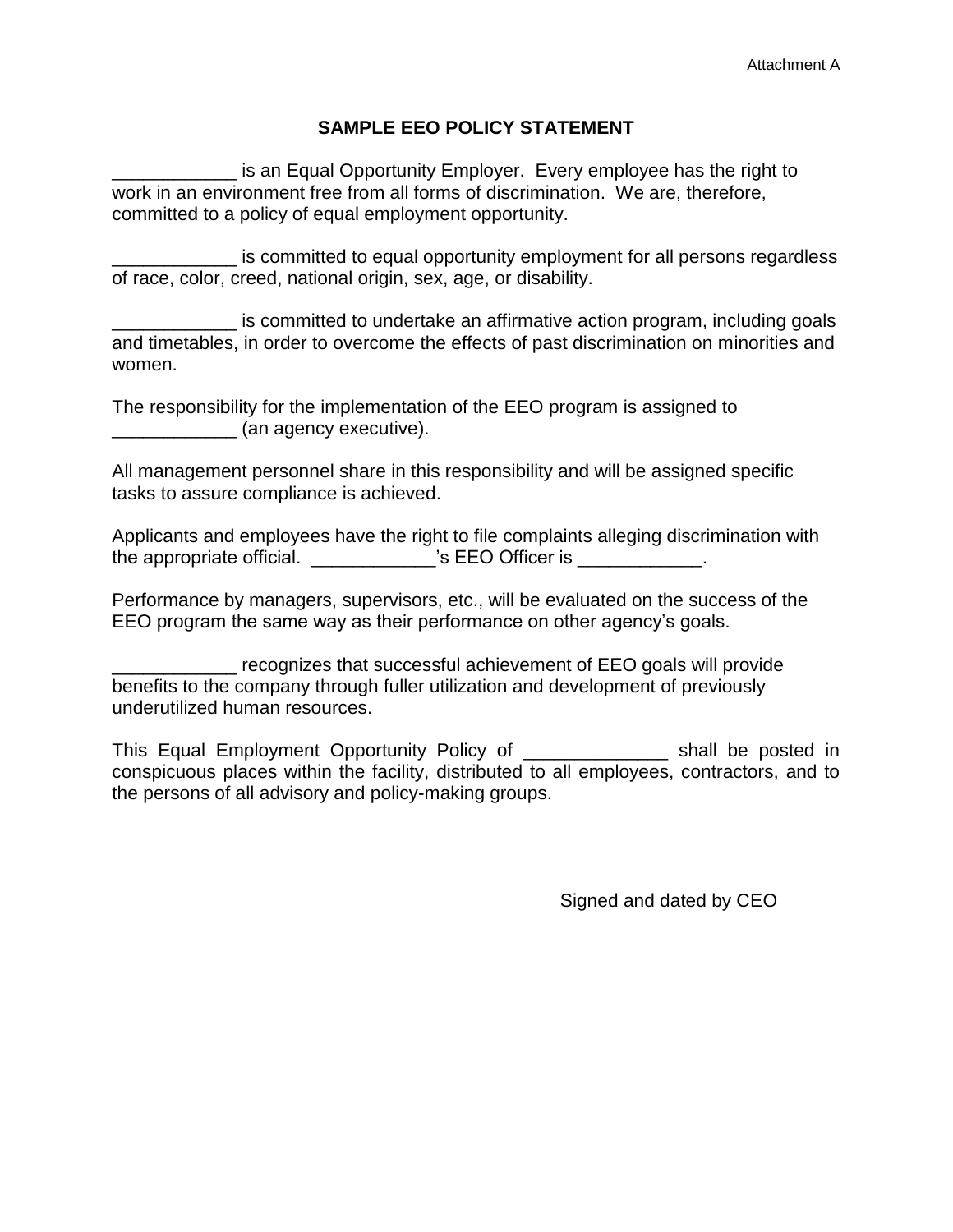# **SAMPLE PROCEDURE FOR DISSEMINATION OF POLICY**

# **A. Internal Dissemination**

1. The policy statement and nondiscrimination posters will be permanently posted and conspicuously displayed in areas available to employees and applicants for employment such as bulletin boards, lunch rooms, etc. throughout the place of employment and at each construction site.

2. The equal employment opportunity affirmative action policy statement will be communicated to employees in the same way that other major personnel policies or decisions are communicated to employees.

3. The equal employment opportunity affirmative action policies of will be included in the company manual.

4. All executive, management, and supervisory personnel will be furnished a full copy of the affirmative action plan and any amendments.

5. Each employee will be furnished with a copy of the policy statement and have access to the affirmative action plan. This policy will be made available to all employees.

6. Orientation and training sessions will be conducted to inform all employees of 's commitment and of individual responsibility for effective implementation of the affirmative action plan.

7. **Example 20** will review the equal employment opportunity affirmative action policies with minority, female, and disabled employees.

8. **Example 2.** Will disseminate its equal employment opportunity affirmative action policies with all employees at least once a year.

9. \_\_\_\_\_\_\_\_\_\_\_\_ will include nondiscrimination clauses in all union agreements and review all contractual provisions to ensure that they are nondiscriminatory. will meet with all union officials to inform them of the policy and request

their cooperation as well as updating the union of any amendments.

10. Pictures of men, women, minorities, non-minorities, and disabled employees are featured in advertising, employee handbooks, and similar publications.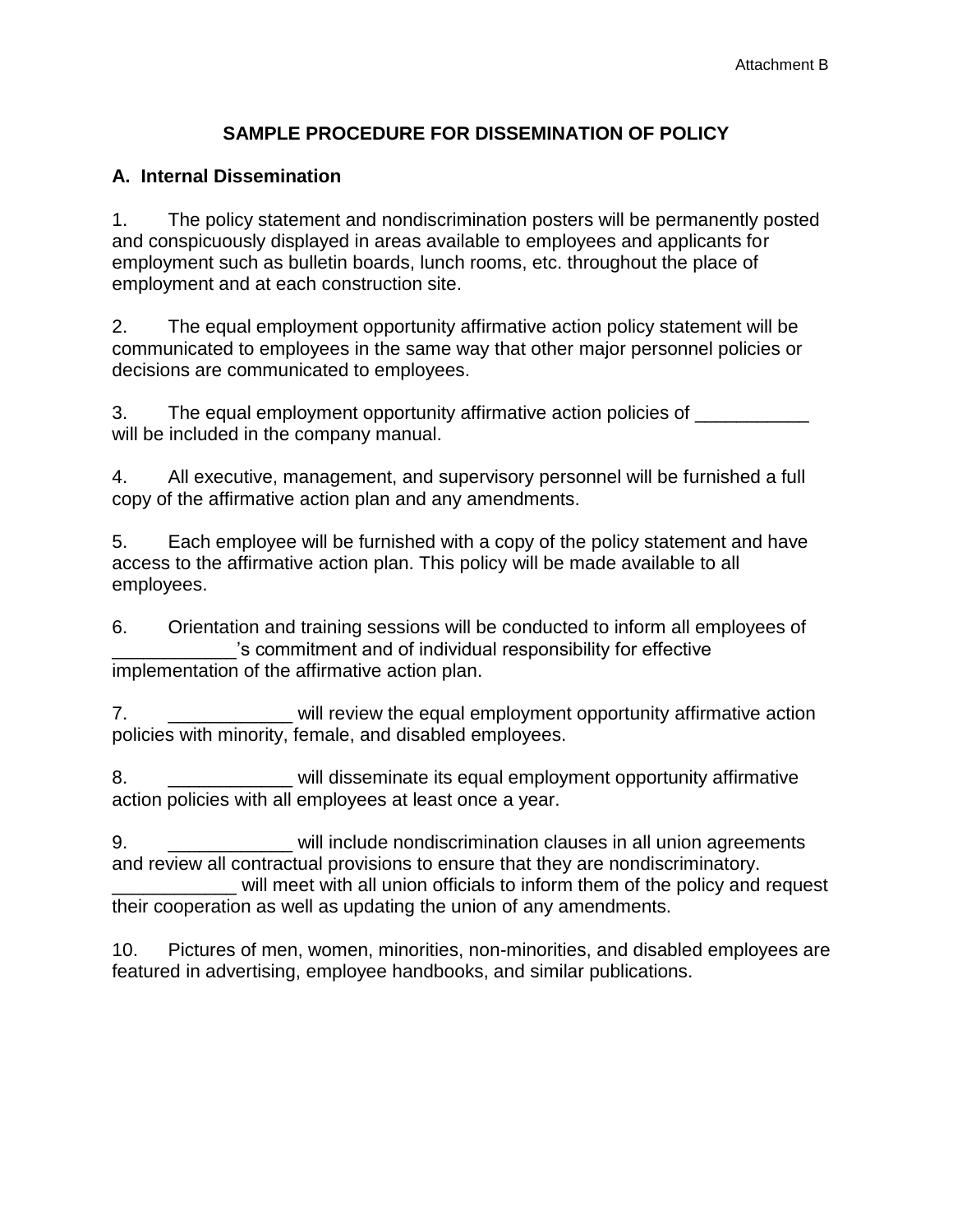# **B. External Dissemination**

1. \_\_\_\_\_\_\_\_\_\_\_\_ will communicate our equal employment opportunity affirmative action commitment to subcontractors and suppliers, verbally or in writing.

2. **\_\_\_\_\_\_\_\_\_\_\_** will notify all recruitment sources and labor unions of our equal employment opportunity affirmative action policy and encourage them to actively recruit and refer women, minorities, and disabled persons to assist us in achieving our affirmative action objectives.

3. \_\_\_\_\_\_\_\_\_\_\_\_ will notify all current or potential sources of work force supply, including but not limited to subcontractors, employment agencies, schools, colleges, and news media of our equal employment opportunity affirmative action policies.

4. **Example 2. The Statement "Equal Opportunity Employer" or** "Affirmative Action Employer" on all company stationary, purchase orders, rental agreements, contracts, employment applications, and in advertisements recruiting employees and subcontractors

5. \_\_\_\_\_\_\_\_\_\_\_\_ will communicate to prospective employees the existence and contents of our equal employment opportunity affirmative action policy.

6. \_\_\_\_\_\_\_\_\_\_\_\_ will disseminate its equal employment opportunity affirmative action policy by including it in any advertising in the news media.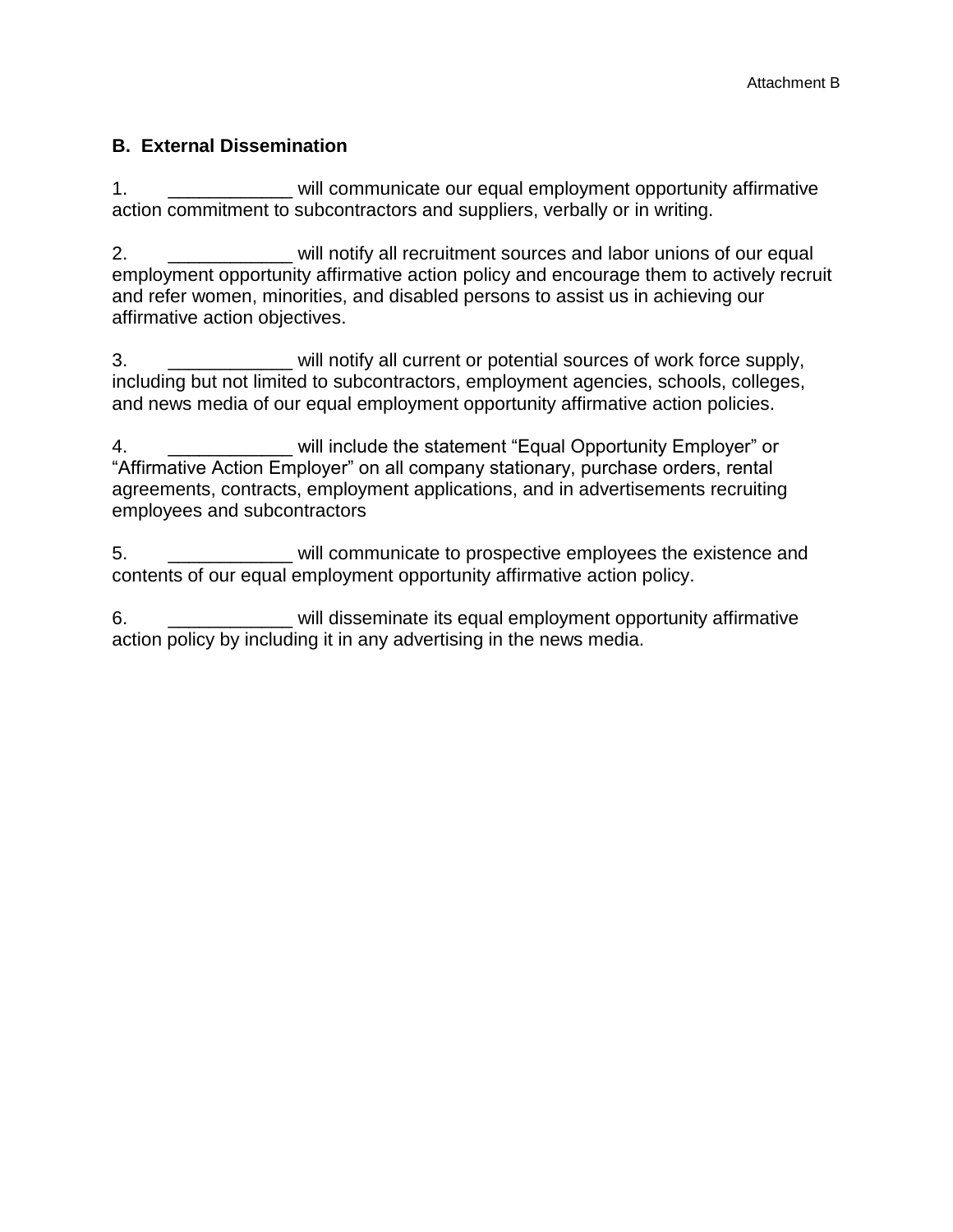# **SAMPLE DESIGNATION OF PERSONNEL RESPONSIBILITY**

has been designated as Equal Employment Opportunity Coordinator to monitor all employment related activities to ensure that The Music Sequal employment opportunity policies are being carried out.

's duties may include, but are not limited to the following:

1. Developing and recommending EEO policy, a written EEO program, and internal and external communication procedures;

2. Assisting management in collecting and analyzing employment data, identifying problem areas, setting goals and timetables, and developing programs to achieve goals;

3. Designing, implementing, and monitoring internal audit and reporting systems to measure program effectiveness and to determine where progress has been made and where further action is needed;

4. Reporting periodically to the chief executive officer on progress of each unit in relation to the agency's goals;

5. Serving as liaison between the agency, Federal, State, and local governments, regulatory agencies, minority, disabled and women's organizations, and other community groups;

6. Assuring that current legal information affecting affirmative action is disseminated to responsible officials;

7. Assisting in recruiting minority, disabled, and women applicants and establishing outreach sources for use by hiring officials;

8. Concurring in all hires and promotions;

9. Processing employment discrimination complaints.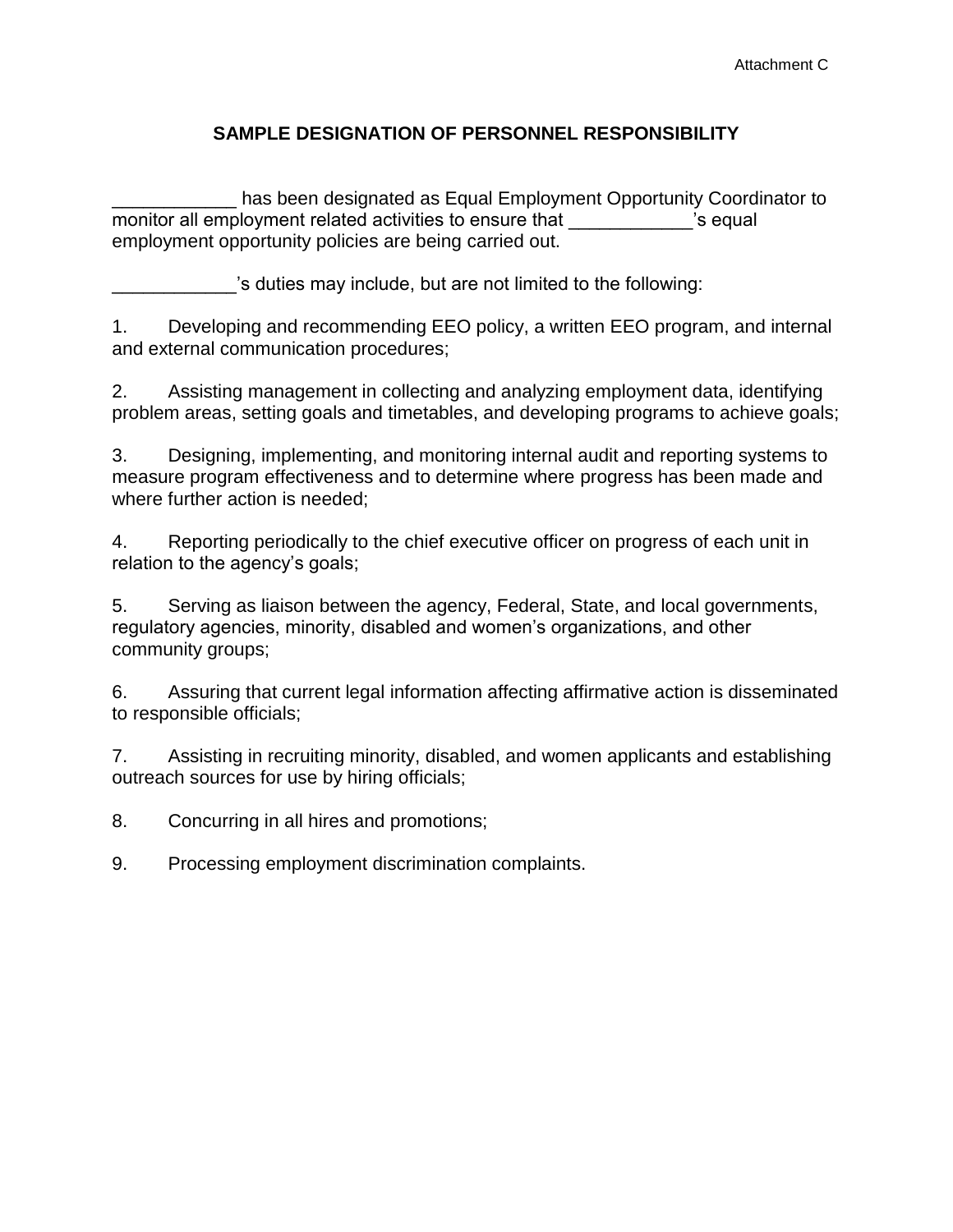Although the EEO Coordinator has the primary responsibility for implementing 's EEO plan, managers are expected to carry out the following responsibilities:

1. Assisting in identifying problem areas and establishing agency and unit goals and objectives;

2. Being actively involved with local minority organizations, women's and disabled persons groups, community action organizations, and community services programs designed to promote EEO;

3. Participating actively in periodic audits of all aspects of employment in order to identify and to remove barriers obstructing the achievement of specified goals and objectives;

4. Holding regular discussions with other managers, supervisors, and employees to assure the agency's policies and procedures are being followed;

5. Reviewing the qualifications of all employees to assure that minorities, disabled persons, and women are given full opportunities for transfers, promotions, training, salary increases, and other forms of compensation;

6. Participating in the review and/or investigation of complaints alleging discrimination;

7. Conducting and supporting career counseling for all employees;

8. Participating in periodic audits to ensure that each agency unit is in compliance.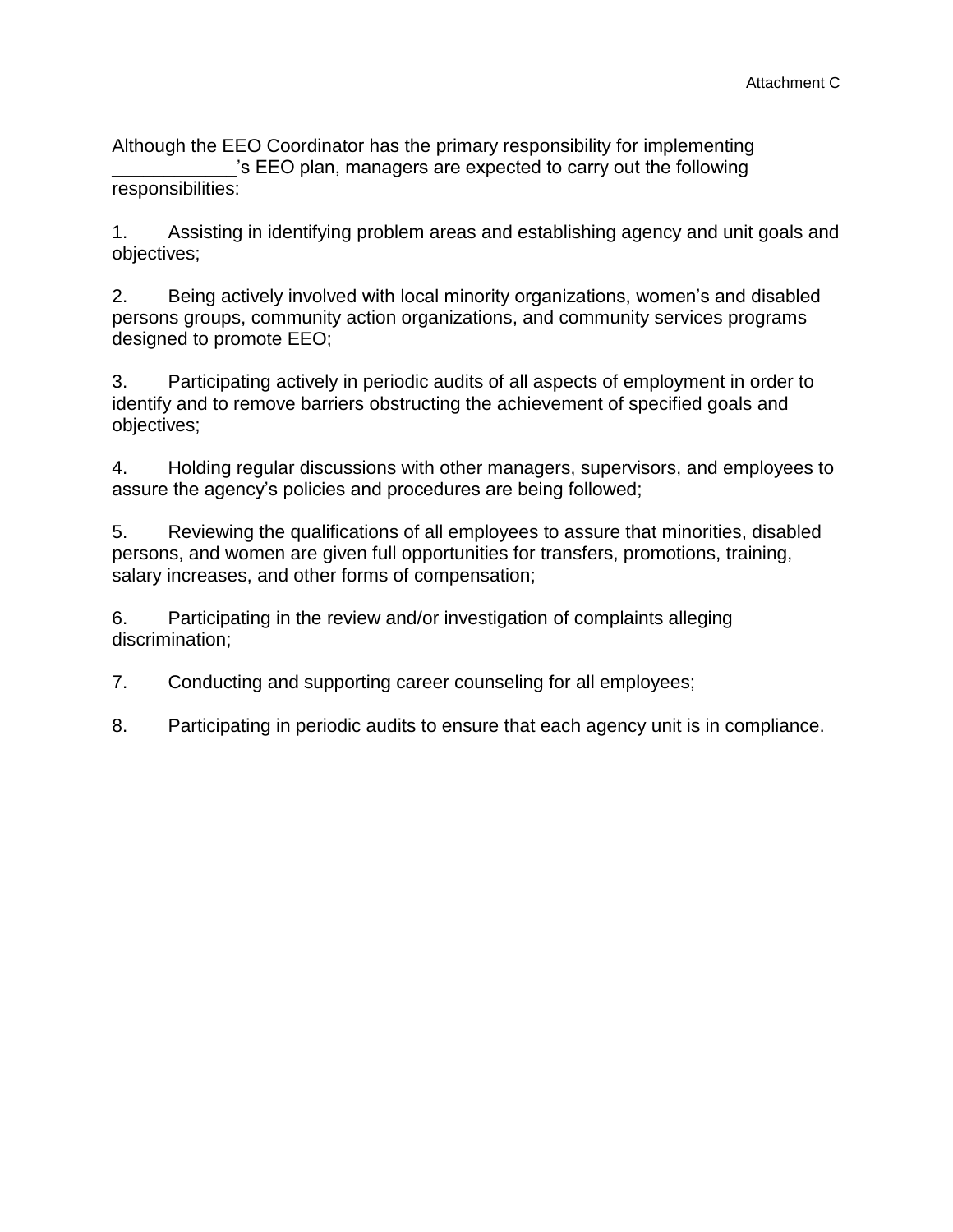# **SAMPLE NOTICE OF EEO OFFICER**

### Date

# NOTICE

# EQUAL EMPLOYMENT OPPORTUNITY OFFICER

**\_\_\_\_\_\_\_\_\_\_** is appointed the Equal Employment Opportunity (EEO) Officer for \_\_\_\_\_\_\_\_\_\_\_\_\_. The EEO officer will handle all complaints alleging discrimination on the basis of race, color, religion, creed, sex, sexual orientation, age, national origin, or disability, which does not prevent satisfactory performance of work.

This company will abide by the provisions of the Civil Rights Act of 1964 and Executive Order 11246 relating to equal employment opportunity. Anyone who believes that he or she has been discriminated against should report this to the company EEO Officer.

**EXECUTE:** Can be reached by calling \_\_\_\_\_\_\_\_\_\_\_\_\_.

Signed and dated by CEO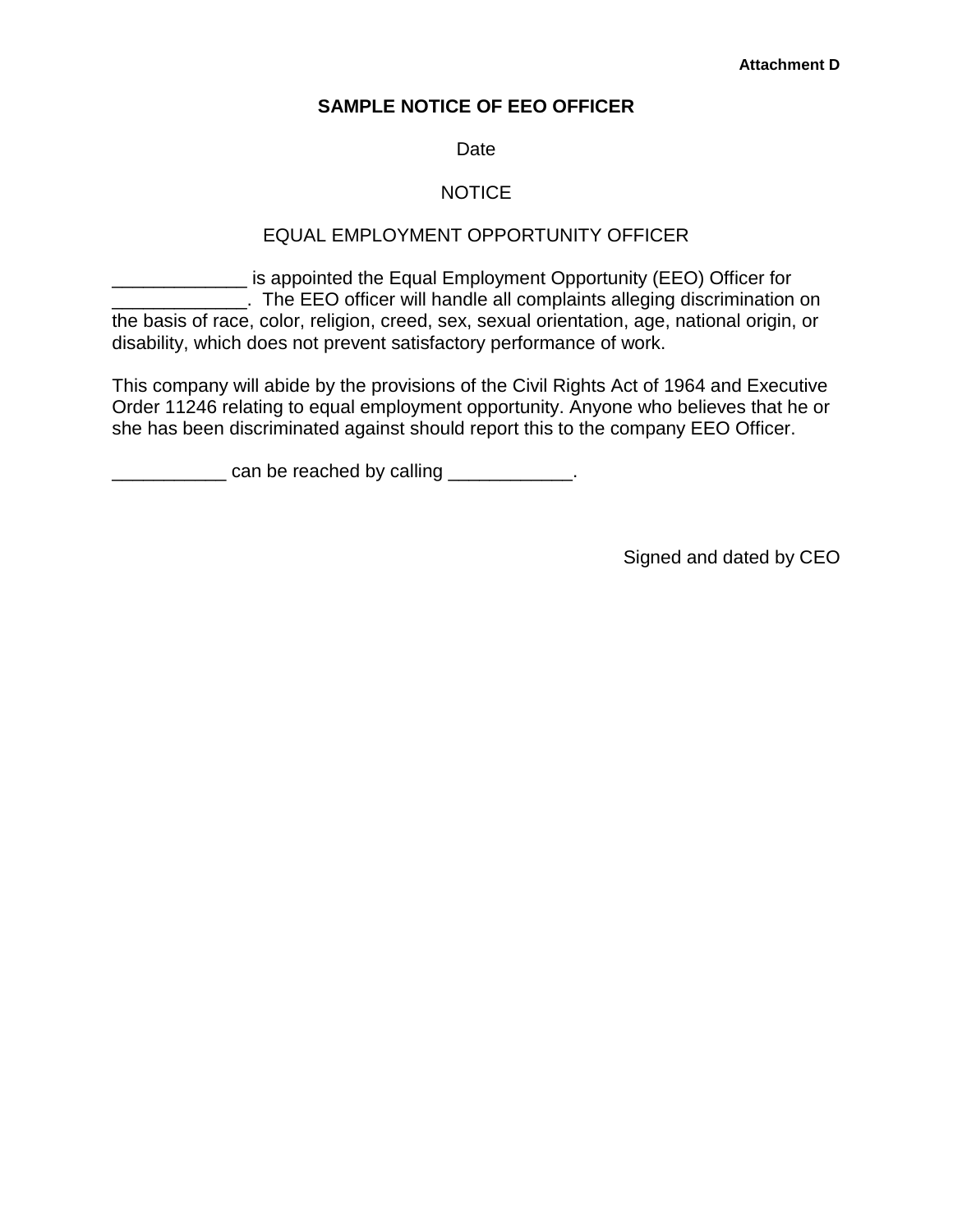# **SAMPLE ASSESSMENT OF EMPLOYMENT PRACTICES**

#### **A. Job Posting and Applicant Recruitment**

Comprehensive posting and recruitment procedures are necessary to ensure that persons applying for positions reasonably reflect the community's population distribution.

The Authority gives first consideration for job openings to existing employees. This is accomplished through internal posting as well as through information available from the Human Resources and Personnel Administration staff and personnel files.

Open positions are placed on designated bulletin boards at the administrative offices and mailed to each of the Authority's facilities for posting on their central bulletin board. These postings contain the job title, a brief description of the position, the division where the opening occurs, the grade (level), the wage rate or salary scale, and the date of the posting. For a minimum of five (5) full working days only current employees are eligible for consideration. Due to contract provisions only employees within certain bargaining units are eligible to be placed in some positions within the Authority.

After the internal posting period expires and the position is not filled with a current employee external applications are considered for the position. Positions for which applicants from the public are accepted are posted in the Human Resources and Personnel Administration department.

Advertisements, when warranted, are placed in the local newspapers, the Michigan Chronicle, the local minority oriented newspaper, professional journals and other publications needed to ensure a broad spectrum of applicants. Advertising states the Authority is an Equal Employment Opportunity/Affirmative Action Employer.

Counseling as well as basic information about job postings and potential job openings is available in the Human Resources and Personnel Administration department.

Close liaison with college/university work-study programs and high school co-op programs is maintained as a continuing potential source of minority and female applicants. The Manager of Employment, Training & Employee Programs, within the department of Human Resources and Personnel Administration, also maintains a close liaison with various community and civic organizations, universities and placement services for recruitment purposes.

#### **B. Selection Procedure**

's selection procedure is designed to ensure non-discrimination in hiring, transfers, and promotions. It is specifically concerned with preventing selections based on stereotypical characterizations, i.e., preference of supervisors, co-workers or clients of the Authority, and other non-merit factors such as marital status, handicap, etc. Specific procedures have been designed to accomplish this goal.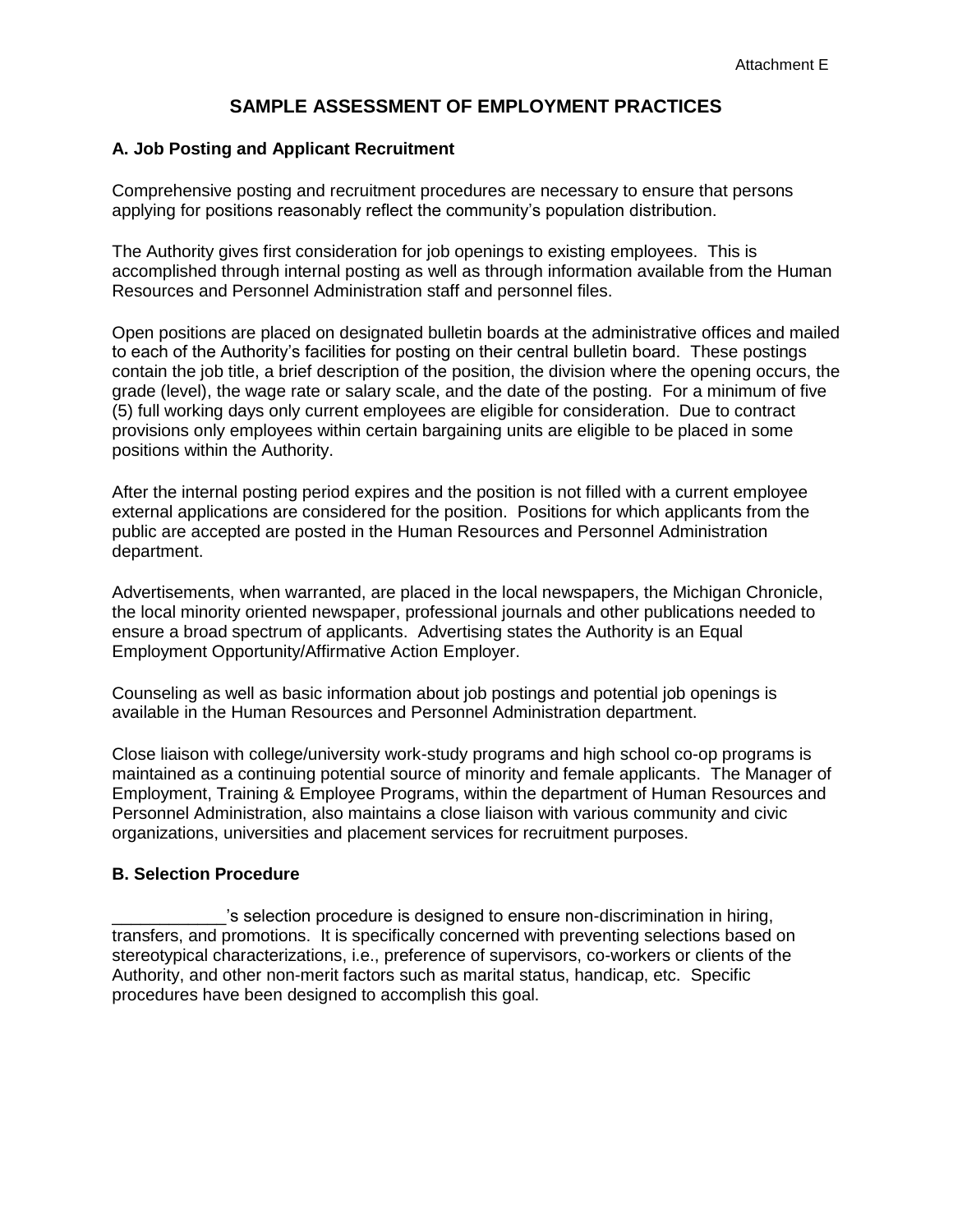They include the following:

- 1. The **Pool of Candidates** has been expanded through a comprehensive posting and recruitment process. Current employees and the general public are informed of employment opportunities at \_\_\_\_\_\_\_\_\_\_\_
- 2. The **Application Forms**, with procedures, has been designed to evaluate job related criteria. These applications allow for considerable self-evaluation of job skill level of the applicant. In evaluating responses to questions relating to the applicant's criminal conviction record, the Authority gives full consideration to the relationship between the nature of the conviction and applicant's fitness for the job for which they are applying.
- 3. **Testing** instruments used by \_\_\_\_\_\_\_\_\_\_\_\_ include a coach operators examination and a typing examination for clerical applicants. The coach operators are given the driver's examination.

The completion of the application form and the applicant interview are also part of the selection procedure for all applicants. Once hired, the probationary period is used as an additional mechanism to examine the suitability for the available position.

4. **Interviewing** – The Manager of Employment, Training & Programs has direct review of the first stage interview process. The interview is based on job-formulated inquiries. A qualified set of applicants shall be referred by the Employment Section of the Human Resources and Personnel Administration department to the department with the available position with recommendations, if any. The final interviews are conducted by the department manager within the department with the open position. After the interview period, the department manager forwards the name of the recommended applicant to the Human Resources and Personnel Administration department. The Human Resources and Personnel Administration department reviews the recommendation and upon their concurrence, makes the offer of employment. In order to assure fair and objective interviews, the Human Resources and Personnel Administration department has conducted management workshops relative to the interview process, unlawful pre-employment inquiries, and general interviewing techniques.

Special care is taken to evaluate the skills of the applicant specifically as they related to the job responsibilities.

Individuals with handicaps are hired and promoted on merit factors alone and not be arbitrary generalizations and stereotypes about handicapped or temporarily disabled individuals.

5. **Potential Lines of Progression –** Some union contracts provide for a specific promotion eligibility sequence. In other areas of \_\_\_\_\_\_\_\_\_\_\_\_'s organization, there are potential lines or progression. These potential lines of progression are intended only as a guide for reasonable and possible promotion sequences. They in no way limit the authority's ability to promote individuals demonstrating skills and capabilities to a job classification outside of the written lines of progression.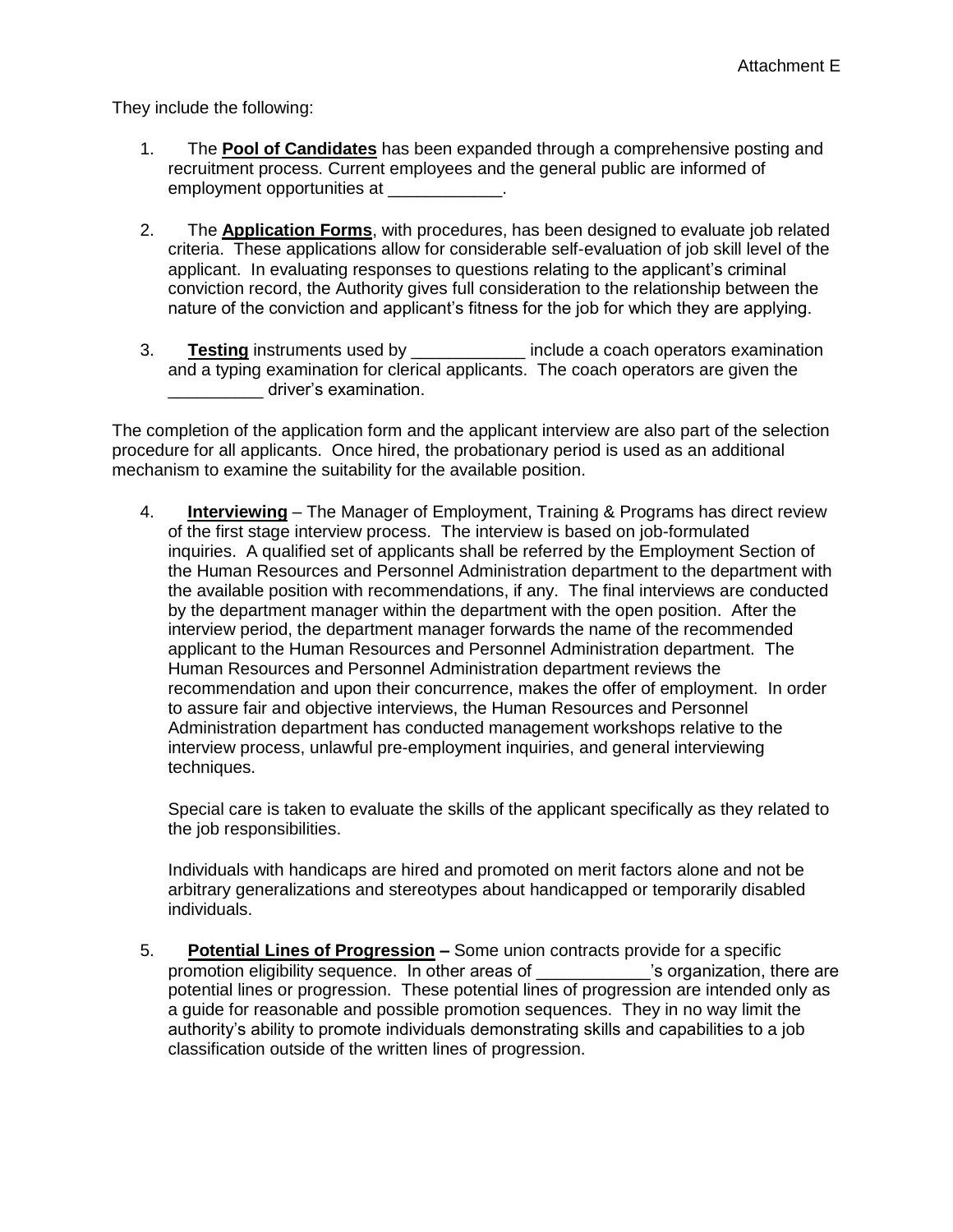In nearly every position, there are three factors, which enhance promotion and advancement:

- **Lateral Moves –** An employee may have to move horizontally across the organizational chart to a position of equal standing to obtain a well rounded background to move up vertically.
- **Education –** Any employee who fulfills the educational requirements for any open position can enter a higher level job in their present department or move to a different division.
- **Experience –** Experience alone may be sufficient to qualify for a lateral move or advancement. This experience may have been gained while working for \_\_\_\_\_\_\_\_\_\_\_\_ or in jobs outside the Authority.
- 6. **Nepotism –** In selecting persons for employment, the applicant most suitable and available to perform in the position should, without exception, receive the offer of employment. No restriction is placed on the hiring of persons related through affinity or consanguinity. However, to avoid possible conflict of interest, an employee so related must not participate either formally or informally in decisions to hire, retain, promote or determine the salary of the kindred employee; nor may any individual (s) of the family. Relatives will not work for the same immediate supervisor without prior written approval from the General Manager. The responsibility for approving the hiring of related persons shall rest with the Authority's Human Resources and Personnel Administration department.

This policy applies to all situations in which related persons are employed by the Authority. It will not be applied retroactively to reverse personnel actions or other actions, which would have been contrary to the guidelines. Evidence should be available demonstrating that a reasonably thorough search was made for well qualified candidates and that the most suitable candidate was selected.

Employees must absent themselves from meetings devoted to discussing matters as they relate to the hiring, retention, promotion, discipline or salary setting of a related person and shall not vote on such decisions. This will take place at any level of the decision-making process and will constitute not participating "formally" in the decision. Avoiding "informal" participation means that kindred personnel must not discuss such matters with the Authority staff outside of such meetings nor use their Authority position to influence such decisions. Avoiding informal participation does not preclude referring a decision about a kindred person to a department head or to the Director of Human Resources and Personnel Administration for consideration.

Instances of violation of this policy are determined after investigation by the Human Resources and Personnel Administration department. Responsibility for violation lies, as in other matters, with the person (s) whose position is acted upon.

The application for the Authority asks whether the individual has a relative working for the Authority. If the answer to this question is "yes", the Manager of Employment, Training & Employee Programs shall ask whether the related person is within the division wherein the applicant is seeking employment. If not, no further inquiry shall be made. If so, the Manager of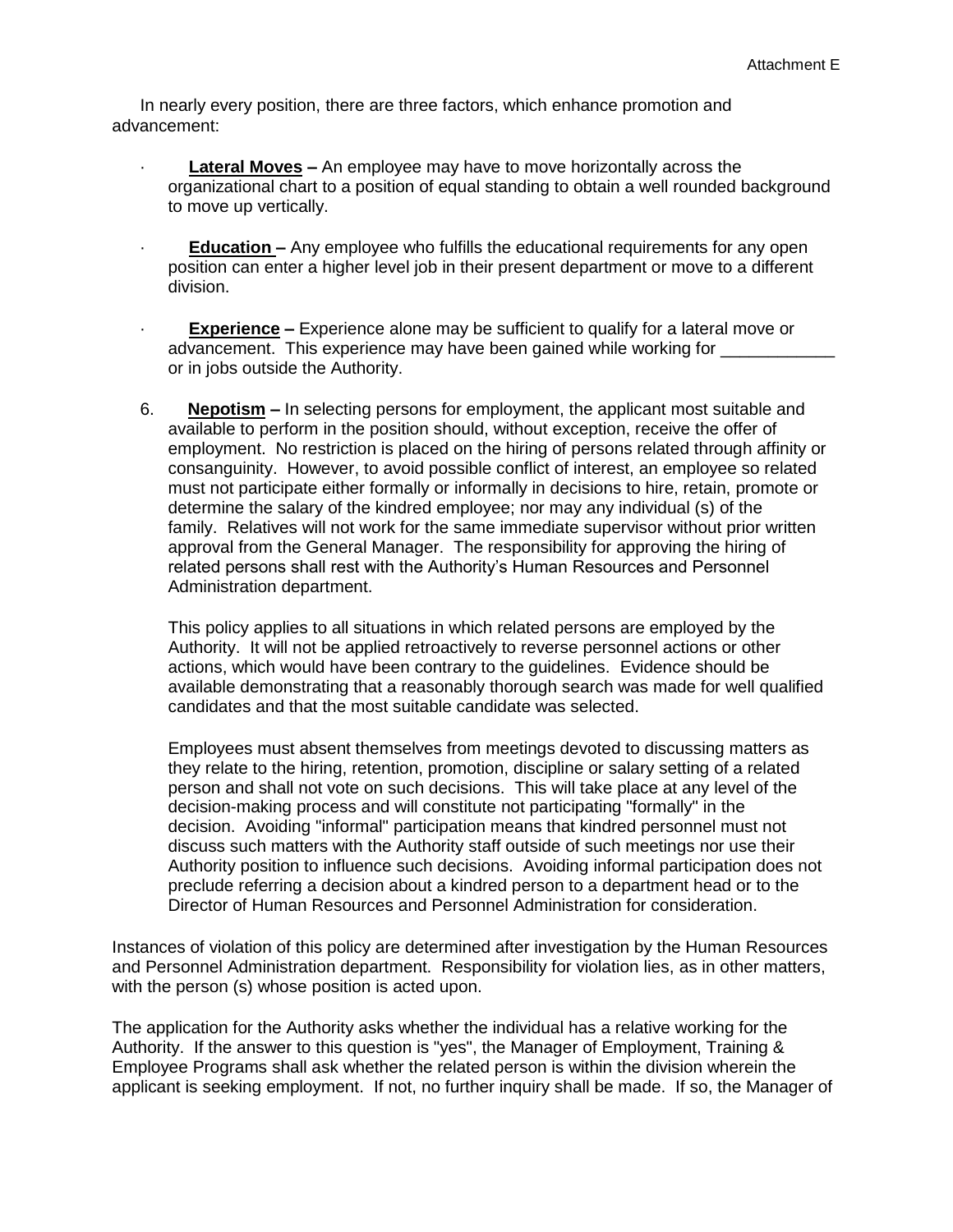Employment, Training & Employee Programs shall consult the Director of Human Resources and Personnel Administration for guidance concerning any possible conflict of interest.

#### **C. General Personnel Policies and Procedures**

#### **1. Wage and Salary Administration**

The Authority's wage and salary administration program is designed to allow for the administration of a fair and equitable compensation system. Its goals are to:

- · Match job descriptions with actual job duties.
- Determine compensation parity between jobs of equal responsibility requiring comparable skills.
- · Prepare in-depth job descriptions covering:
	- o Purpose and scope of job (general summary)
	- o Duties and responsibilities (details)
	- o Supervision exercised
	- o Supervision received
	- o Minimum qualifications (education, experience and other skills)
- Measure the job descriptions by a standardized system as a foundation for determining rank and compensation.
- · Assure that the practices of compensation are fair and equitable and conform to 's EEO Policy and applicable state and federal law.

The Director of Human Resources and Personnel Administration has reviewed the wage and salary program as it relates to the following:

- · Current classifications have been reviewed to encourage career growth. Employees are encouraged to apply for positions for which they deem themselves qualified.
- · Every effort has been made to combine job classifications of a comparable nature; however, some job classifications are unique to a specific Authority function. In such cases education/experience requirements are available to employees interested in pursuing same.
- The compensation level for positions reflects equity in reference to degrees of responsibility and qualifications.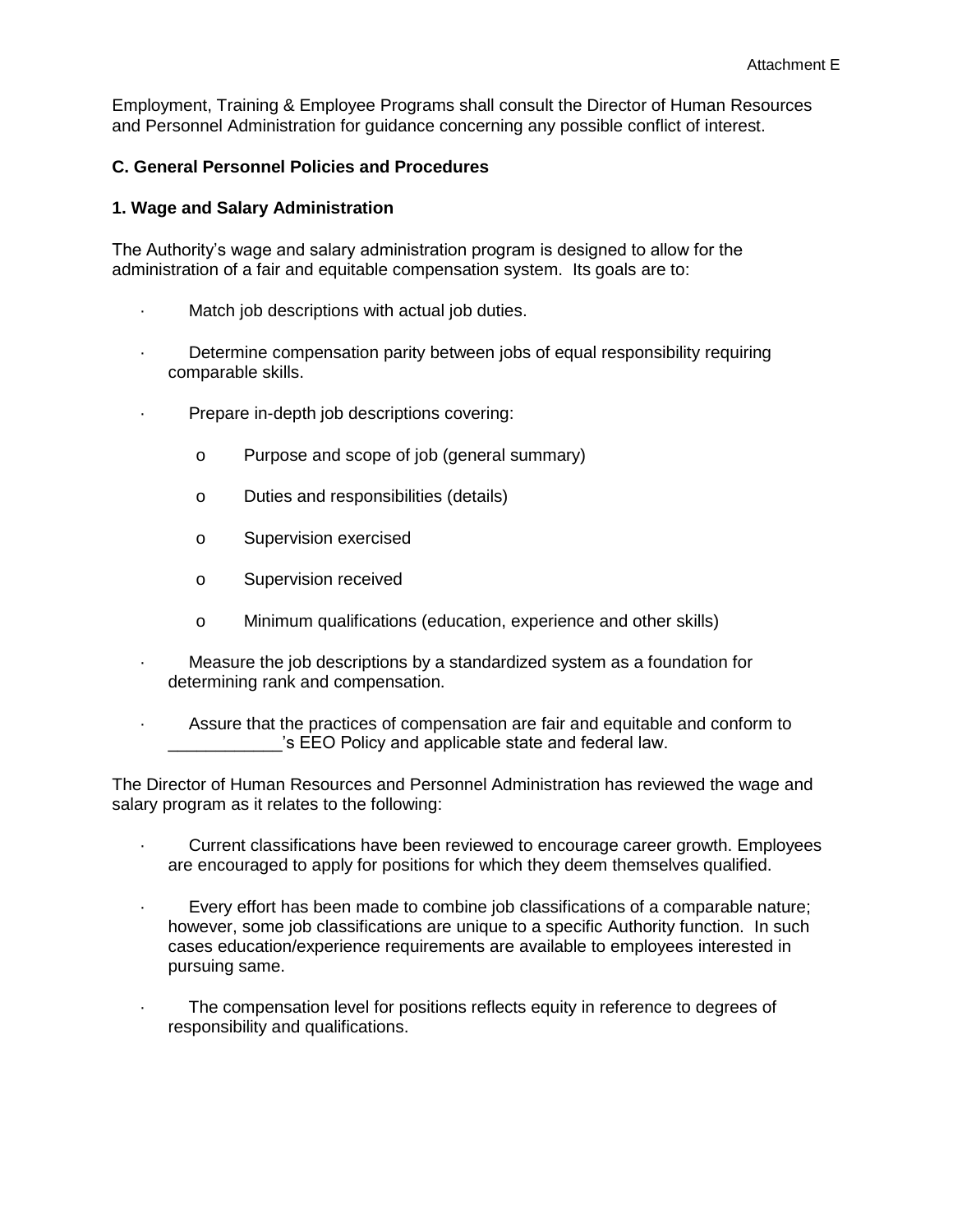# **2. Benefits**

Benefit plans and programs are administered according to **EXAL SHOTA** policy and in conformance with state and federal laws and regulations governing EEO/AA. The Authority treats all medical conditions affecting an employee in the same manner, including pregnancy related conditions.

Sick leave is granted to employees in accordance with the Authority's sick leave policy for salaried (non-union) employees. Members of a bargaining unit are granted sick leave under the terms of the applicable agreement.

No medical condition shall require a mandatory leave unless proper medical authorities indicate it would have a negative impact on job performance and evaluation indicates an inability to perform the duties of the position.

The Authority administers a fair and equitable retirement program in conformance with applicable state and federal laws.

#### **3. Employee Development and Training**

The Authority recognizes its responsibility to train and develop its employees. shares the responsibility with employees for developing their promotion potential and recognizes that development for employees takes place in a growth oriented environment of understanding and respect for each individual's uniqueness and is based on:

- · The employee's willingness to participate in self-development;
- · Management's commitment to assess employee skill level and to develop employee potential for promotion through the use of available training opportunities;
- · Quantity and quality of career development information provided by the Human Resources and Personnel Administration department.

is available to provide information to employees regarding the Authority's job classifications and their requirements. Potential career growth and educational information is available to interested employees.

The following procedures have been implemented by the Human Resources and Personnel Administration department to enhance the equitable handling of training opportunities for individuals in the Authority's employment:

- · Centralization of all training opportunity information is available through the department;
- · Development of appropriate and applicable training programs that enhance an employee's ability to qualify for positions as they become available.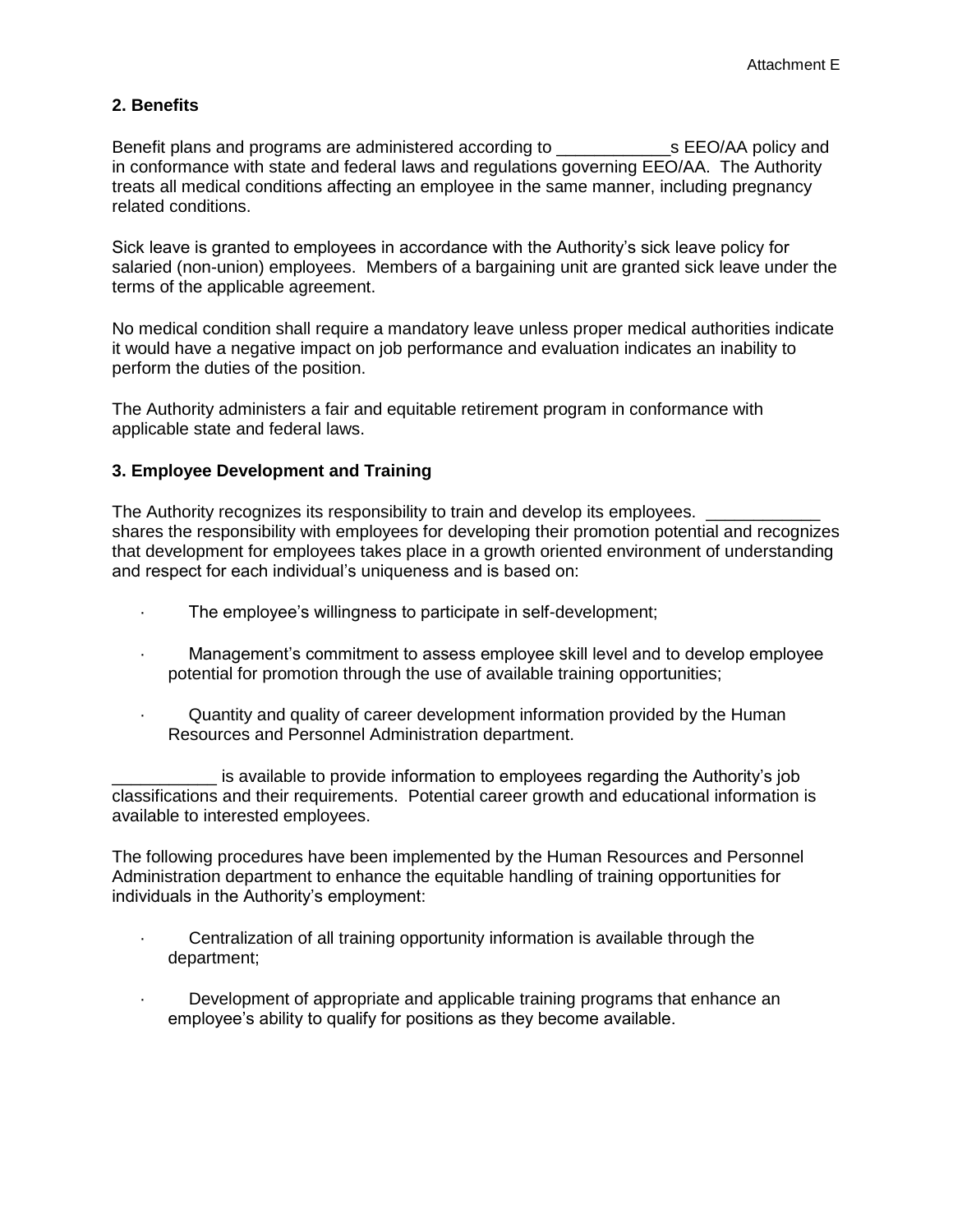### **4. Employee Performance and Evaluation**

To increase the communication between the managerial staff and those supervised, a regular system of employee evaluations has been instituted in the Authority. Probationary employees receive at lease one written evaluation prior to the conclusion of the probationary period and again at the conclusion of the probationary period.

The probationary period is a continuation of the testing process. It is the most clearly jobrelated test devised. The probationary period gives the employee time to adjust and the department manager or supervisor time to evaluate.

The performance evaluation system is used to ensure the development and continuation of an effective Authority workforce. To assist department heads and managerial personnel in implementing these evaluation procedures, the Human Resources and Personnel Administration department has conducted workshops on performance evaluation.

After an employee has completed his/her probationary period, written performance evaluations takes place on an annual basis and are placed in the employee's personnel file.

Employee performance evaluations are conducted to provide employees and supervisors with an analysis of the employee's job performance. This evaluation and sharing of information between supervisor and employee enables employees to accurately make self-development plans. It also enables supervisory personnel to maintain an awareness of the employee's skill level and plan accordingly for training and/or developmental assignments.

When a performance evaluation is conducted, the following benefits can be realized:

- · Realistic assignment of work;
- · Objective analysis of employee's capabilities;
- · Analysis of departmental strengths and weaknesses;
- · Assessment of training needs;
- · Monitoring of training effectiveness and assessment of development plans;
- · Employee awareness of performance.

#### **5. Progressive Corrective Actions**

If circumstances warrant the imposition of progressive discipline it will be imposed consistently and equitably for the purpose of the correcting deficiencies.

In such cases, progressive corrective procedures will normally follow the outline below, depending upon the severity of the infraction:

- 1. Verbal Warning
- 2. Written Warning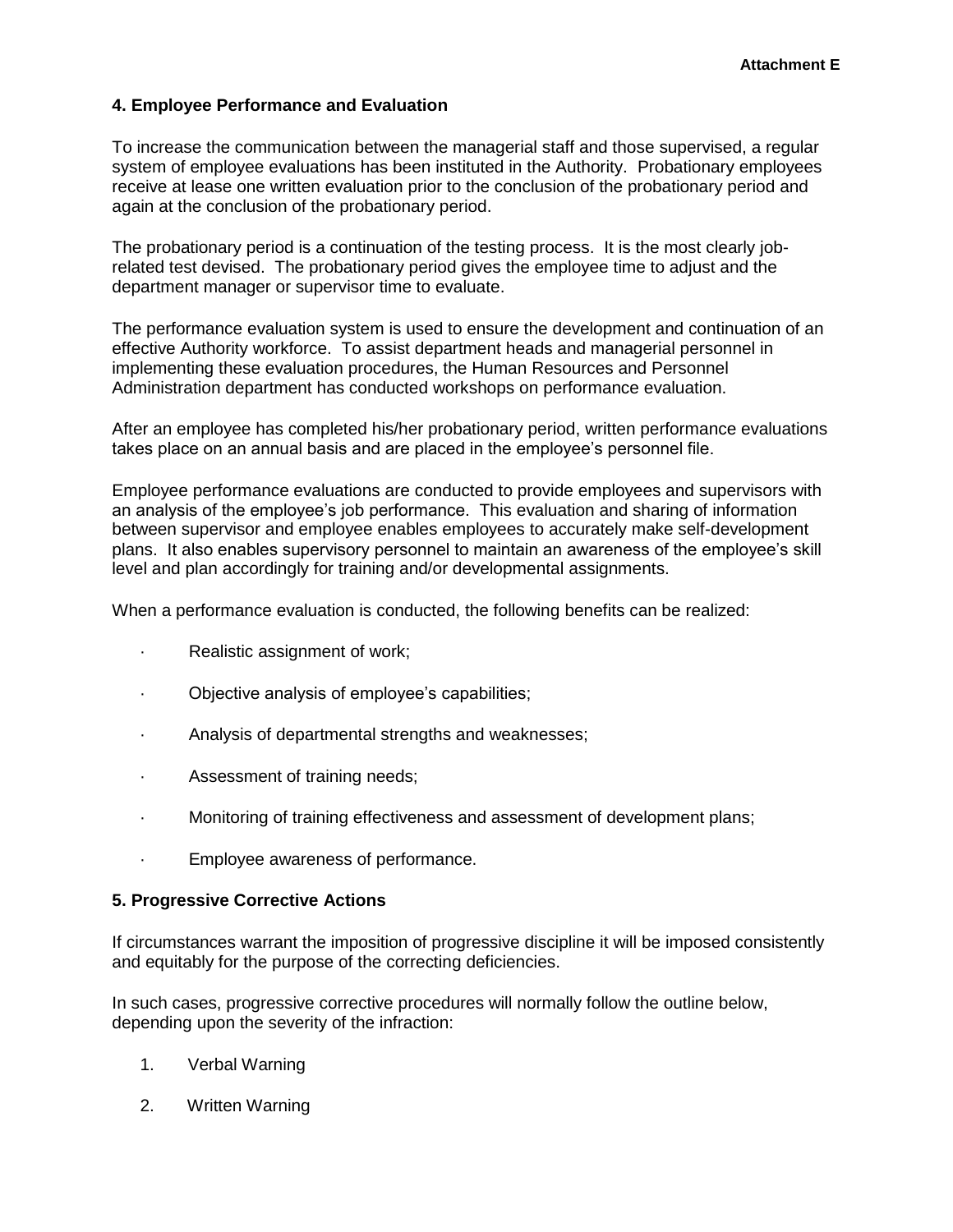- 3. Disciplinary Suspension
	- · Prior to suspending an employee, the director, manager, or supervisor should contact the Office of Human Resources and Personnel Administration to obtain assistance in determining if this action is warranted and consistent with the Authority's policies.
- 4. Termination

An employee who receives disciplinary action pursuant to this procedure prior to termination and feels unjustly treated may utilize the complaint procedures outlined in this document or in their Union contact.

The application of progressive discipline is not intended to conflict with the Authority's Personnel Policies and Procedures as they relate to an individual's employment status.

#### **6. Discrimination & Harassment Complaint Procedures**

This section provides for processing and reviewing internal discrimination complaints.

#### **General Guidelines**

Any employee or applicant for employment who feels he/she has been discriminated against because of race, color, religion, sex, national origin, age, handicap, marital status, or sexual preference has the right to register a complaint in accordance with procedures outlined in this section.

All employees of **Example 2** have the unrestricted right to communicate with the Contract Compliance Officer within the Office of Contract Compliance (OCC).

will ensure that each employee and his/her witness will be free from restraint, intimidation, interference, coercion or reprisal at all stages within the process.

Persons named as allegedly discriminating staff will be adequately informed of the charges made against them and will be afforded the opportunity of respond to those charges.

The primary purpose of the discrimination and harassment complaint procedure is to determine whether discrimination has occurred and, if confirmed, take appropriate action to correct the situation.

For complaints other than discrimination and harassment, bargaining unit employees should follow the grievance procedures outline in their union contract.

#### **7. Employee Unions and the Authority**

All contracts developed between \_\_\_\_\_\_\_\_\_\_\_\_\_ and employee unions include an antidiscrimination clause.